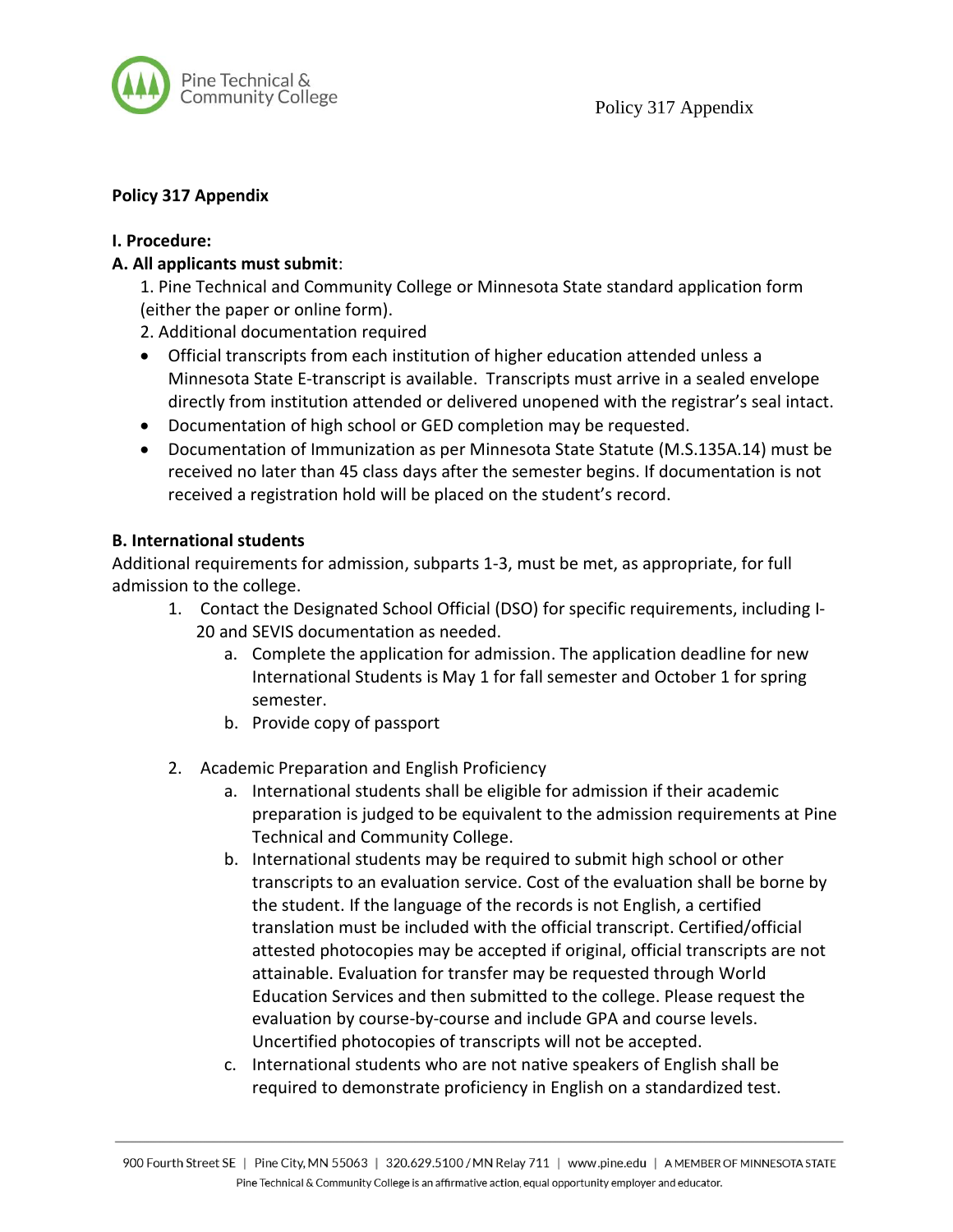

An international student may be admitted as a regular student if the student attains a score of 500 on the Test of English as a Foreign Language (TOEFL), or its equivalent. Students scoring lower than 500 on the TOEFL will be referred to a college intensive English as a Second Language Program.

- 3. Economic Self-Sufficiency.
	- a. Prior to being admitted to Pine Technical and Community College, an international student must demonstrate economic self-sufficiency to be able to afford the costs of tuition and fees, books and supplies, room and board, transportation, and any other costs necessary for the completion of the academic year. Provide originals, photocopies, scanned copies or faxed documents printed on bank letterhead and certified with the bank's stamp or seal. We reserve the right to verify authenticity.
	- b. Documents must be dated within six months of application date.
	- c. If financial support will be provided by anyone other than yourself the sponsor must submit a letter in English indicating his/her willingness to support you as well as an affidavit of support.
	- d. If English is not the language in which the bank documents are issued, the bank documents must be accompanied by a certified, literal English translation.
	- e. Payment of the SEVIS I-901 Fee. The Department of Homeland Security requires the collection of a fee to be paid by aliens seeking status as F1 or M1 nonimmigrant students. The fee regulations give students several options to pay by mail or credit card via the internet.
	- f. International students must purchase the system-approved student health insurance, or demonstrate equivalent coverage including repatriation and medical evacuation expenses.

### **C. High school students**

High school students seeking admission under the Post Secondary Enrollment Options (PSEO) program must satisfy PSEO requirements for admissions. Refer to Policy 319 PSEO and concurrent enrollment.

### **D. Special Student Status (Non-Degree Seeking Application)**

- 1. Students may enroll in courses using the Pine Technical and Community College Non-Degree Seeking/Part-time Application. This form may be used for students who are not candidates for diplomas, certificates or degrees and are not eligible for federal or state financial aid.
- 2. No more than eight (8) credits may be accumulated using this form, after which the student must complete the regular application process or submit a Student Petition requesting a waiver from this clause.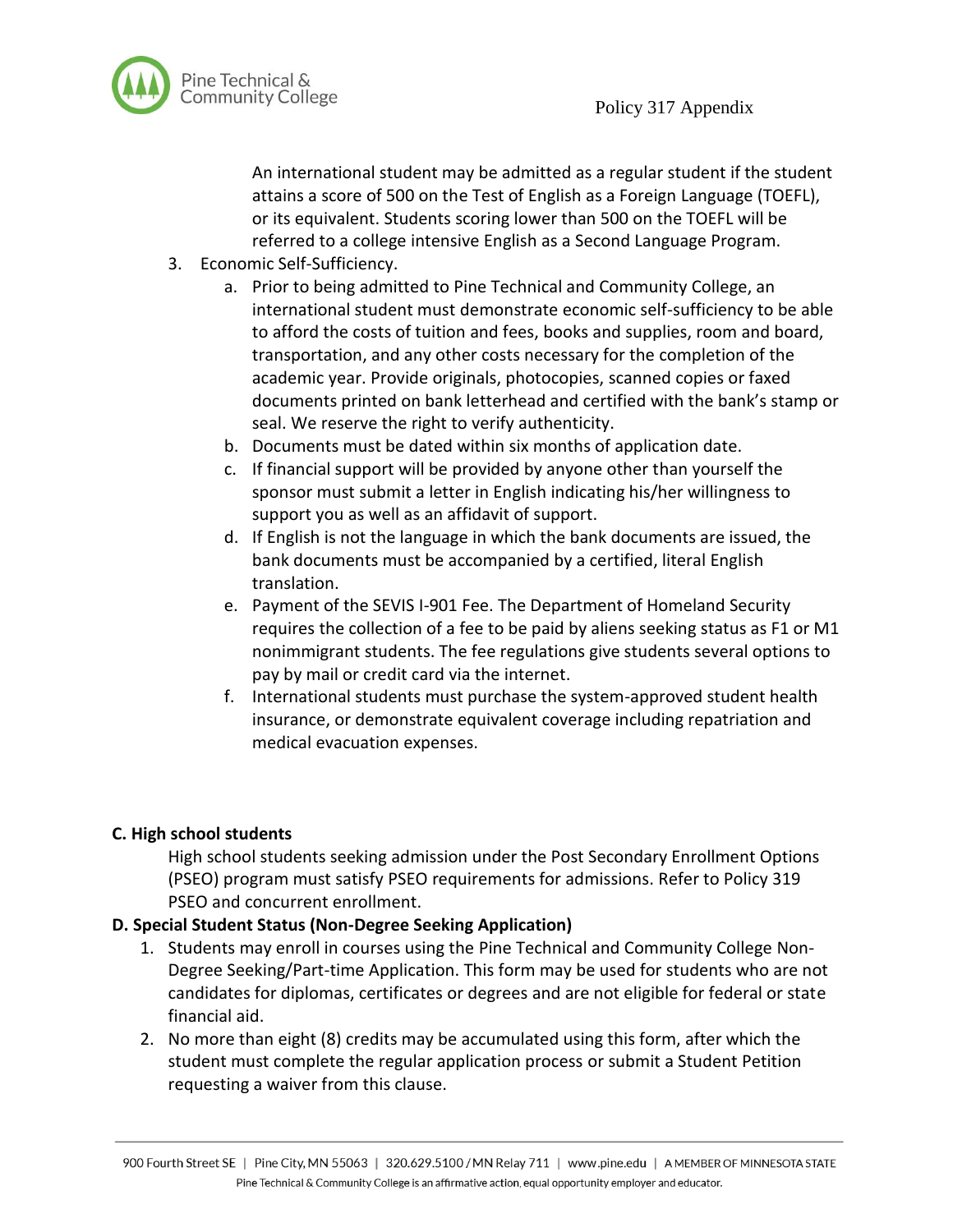

3. Students enrolling in courses that require college level reading, writing, and/or math must take an assessment approved by Minnesota State, per Board Policy 3.3 or provide documentation of previous college level course work or ACT scores.

Students dually enrolled in another Minnesota State institution are exempt from this provision, per section E.

# **E. Visiting Students**

PTCC allows students who are currently admitted at another Minnesota State college or university to enroll as a visiting student. A visiting student shall not be required to submit an application for admission to PTCC, and is not a candidate for a degree, diploma or certificate at PTCC. A visiting student may enroll for a maximum of 20 credits per semester at PTCC, provided that the student's total number of enrolled credits at all system colleges and universities shall not exceed 22 in any semester.

- 1. Visiting students shall satisfy PTCC course prerequisites.
- 2. Visiting students who have an enrollment hold due to conduct or unsatisfactory academic progress must submit an appeal. The appeal forms may be obtained online or from the Student Affairs Office, and must be submitted no later than 14 calendar days before the start of the term. Students who have an enrollment hold from another system college or university due to outstanding financial obligations will be denied enrollment at PTCC.
- 3. Visiting Student registration window will be published online at www.pine.edu.
- 4. PTCC may limit enrollment of visiting students in high demand courses.

# **II. General Provisions**

- 1. **Student Petition**
	- a. Students who are denied admission on the basis of the published requirements may submit a Student Petition (available in Student Affairs or online at http://pine.edu/current-students/student-forms/) to the appropriate office/person, per policy 311.
- 2. Students who are denied admission based on their academic standing at a previously attended institution may submit a Suspension Appeal for consideration by the Appeal Committee within the time frame established by the committee.

# **Program Admissions Requirements**

- 1. Admission to Pine Technical and Community College does not guarantee admission to a specific program or qualify a student for all courses at the college; some programs and/or course offerings have special pre-requisites or program admission requirements.
- 2. Academic, fiscal, and facilities considerations may also limit admission to particular programs.
- 3. Qualified applicants should be aware that program class sizes are limited, which may delay acceptance into a program after the pre-requisites are completed.